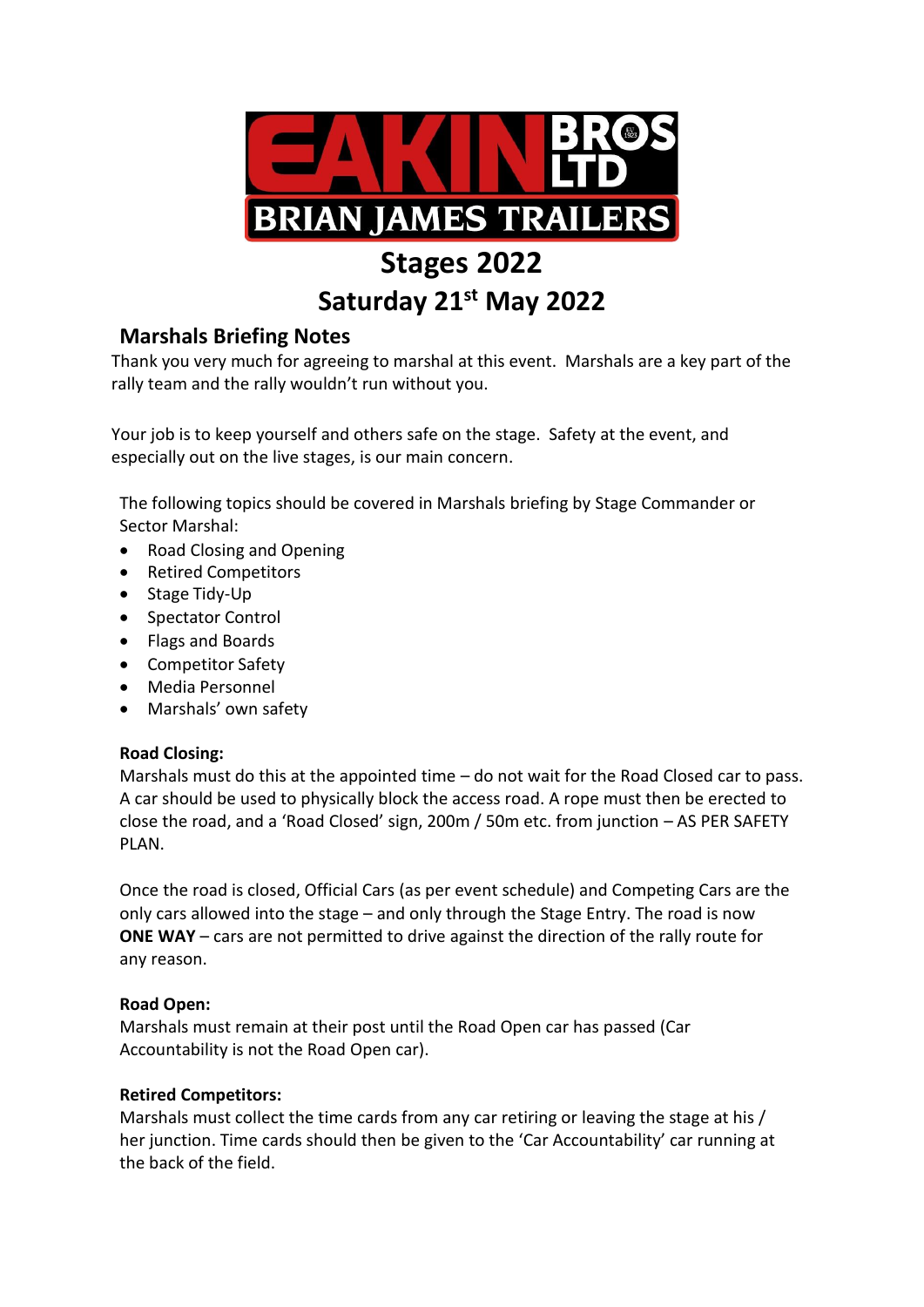## **Stage Tidy-Up:**

After the Road Open car passes:

- Collect all Club property (stakes, arrows, rope, boards etc.) at the location (and up to next location) and return to the Equipment Officer or Stage Commander
- Collect all litter
- Report details of any damage to private property by Competitors and / or Spectators to the Stage Commander. Also report details of any incident you believe may be of significance

# **Spectator Safety**

The areas that may present the highest risk for Spectators and Marshals are:

- The outside of bends
- Places below the road level
- Escape Roads
- After Jumps

Try to keep people above the road level, behind solid banks, trees etc. where possible – remember this also applies to marshals.

Light hedges and fences are not solid objects.

Excessive crowds can be a problem – the Spectator Safety car and Safety/Official cars will all play their part, however spectators tend to arrive late and it may come down to you as Marshal to make an appeal to the reason of responsible members of the public who are present.

Politeness, good humour, clarity, consistency and firmness are the best persuaders. If the spectators will not move to safety you should Stop the event by advising the Stage Commander they are doing so.

#### **Arrows / Boards / Signs**

Marshals should, if they are at a location requiring boards or arrows etc., ensure that no one stands on front of the board / arrow or alters or moves them in any way. Warning signs / notices must also be watched over to ensure they have not been interfered with in any way.

#### **Escape Roads**

Straight on escape roads should be 'boxed' to the specified distance and be set up as per location diagram in Safety Plan. This has been found to be effective, but only so long as no person, **including marshals**, is allowed to violate it. Furthermore, it is not an invitation to crowds to stand behind it, as a 'high speed escape' will still reach them.

**ALL ESCAPE ROADS MUST BE KEPT CLEAR OF SPECTATORS, MARSHALS AND MEDIA FOR 200m.**

#### **Approaching Competitors**

Warn spectators by using the whistle – most spectators will grossly underestimate speeds and some cars are much quieter than others.

#### **RED FLAG**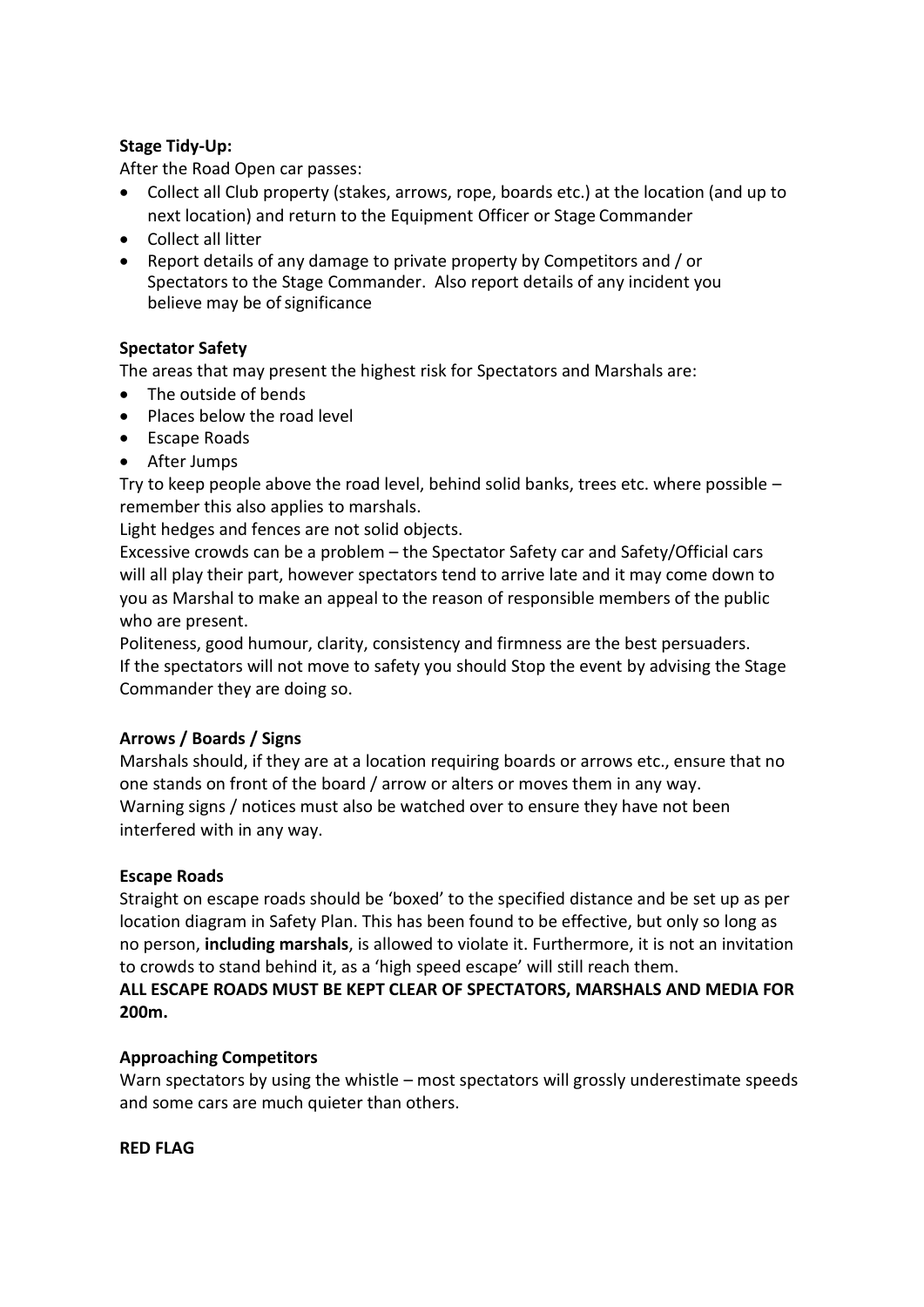# **Red Flag**

These flags are kept and deployed at mid- point Radio Points and are under the control of the Clerk of the Course.

This board informs Competitors that the stage timing has been stopped and they must complete the stage at a reduced speed. If a Competitor does not adhere to this and slow down, record their number and report to the Stage Commander.

#### **Remember:**

 Marshals should always wear their tabard when displaying a red flag – this will indicate to competitors that it is a genuine.

#### **COMPETITOR SAFETY**

#### **Accidents**

If an accident occurs and the car poses a hazard to the following competitors your first duty as marshal, having considered your own safety, is to warn the following competitors. If there is more than one marshal at the location, one marshal should immediately, but carefully, approach the vehicle (from the front if possible) and ascertain the condition of the occupants. If there are injuries and the Emergency Services are required, use a radio to alert control or the use the Emergency Telephone Number.

Every car is fitted with an external battery isolator switch – this should be switched off if the car is incapacitated, inform the crew that you have done so.

#### **Emergency Services**

The Emergency Services are located at the start of the stage, if they are required you should:

Alert control by radio or the incident.

# **If you have a mobile phone and phone signal, call the Emergency Number**

- Ask a following competitor to call the Emergency Telephone Number
- $\bullet$  If phone coverage is poor or if you have no phone ask the next competitor to proceed to the next Radio Point to alert the organizers. They should give details of the accident to the radio operator (location, injuries etc.). Remember, competitor numbers or names should not be transmitted over the radio system

#### **Injured Competitors**

If a competitor is injured and there is no risk of fire – do not attempt to remove them from the car.

**WAIT FOR MEDICAL HELP TO ARRIVE – Inexpert first aid can do more harm than good.** If it is absolutely necessary to remove persons from a car, try to do as little as possible with them other than to keep them warm.

Unless they are having severe difficulty breathing or have vomited do not remove their helmet as the Competitor may have a neck injury that is not obvious.

#### **Fire**

If the car is on fire try to release the crew, do this by turning the centre buckle of their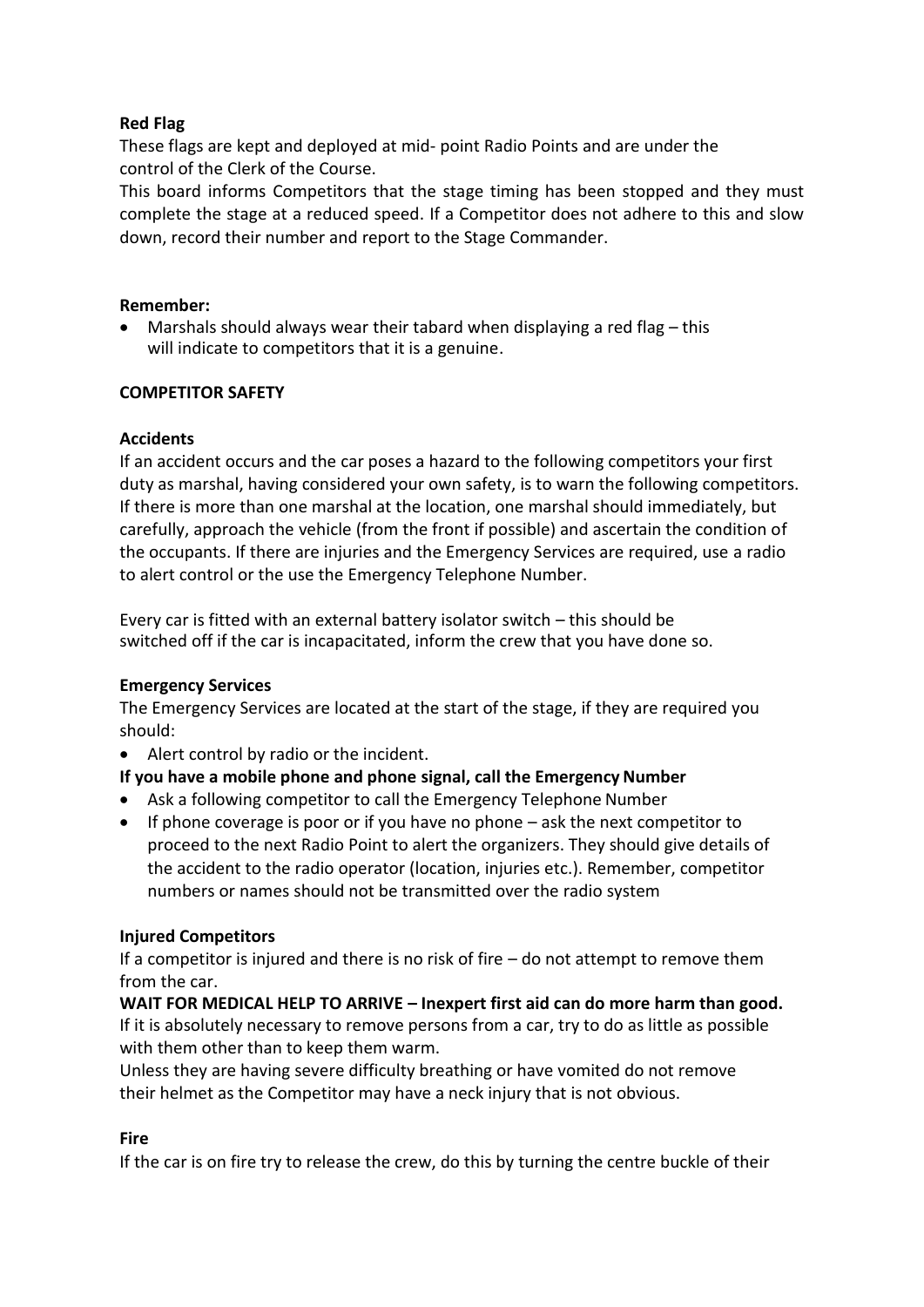harness. If you cannot do this cut the harness using the seat belt cutter carried in the cockpit of the car within reach of the crew.

All competitors are required to carry fire extinguishers. There is also a plumbed in system that can be activated from outside the car – the actuator is denoted by a red 'E' on a white background and is located between the windscreen and bonnet. Competitors also have handheld extinguishers in the car  $-$  if you do not know how to use an extinguisher read the instructions.

There will be two large (9 kg) fire extinguishers at each location. These are labelled 1 and 2. The extinguisher labelled number 1 is dry powder and should be used first. The bonnet or boot must not be opened until the pin has been removed and you are ready to deploy the extinguisher. The bonnet or boot should only be opened enough to allow the extinguisher nozzle access to the fire – this minimises the amount of air available to the fire.

The Aqueous Film Forming Foam extinguisher (AFFF – labelled number 2) should be used next. This cools the area to prevent re-ignition of the fire.

If you use the extinguishers please contact the Stage Commander so that another set can be delivered to your location for the next running of the stage.

Do not use an extinguisher on a competitor unless absolutely necessary.

#### **Off the Road**

If a competitor has gone off the road but is not injured and the car is not badly damaged he / she will want to get back on the road. There is nothing against this but you as a Marshal should avoid, as now suggested by Motorsport UK. This advice also extends to Spectators. You may be putting yourself in danger, which should be avoided. You should act a look-out for the situation and warn those present of any approaching danger. Marshals must also make sure, before a competitor re-joins the stage, that no spectators or following competitors are put in danger. Follow the advice given in the new Safety Notices (Appendix E)

No service vehicle, rescue vehicle, official or unofficial car is allowed on stage to assist a crash or breakdown unless under the direct control of the Stage Commander or Clerk of the Course or until the road is officially opened.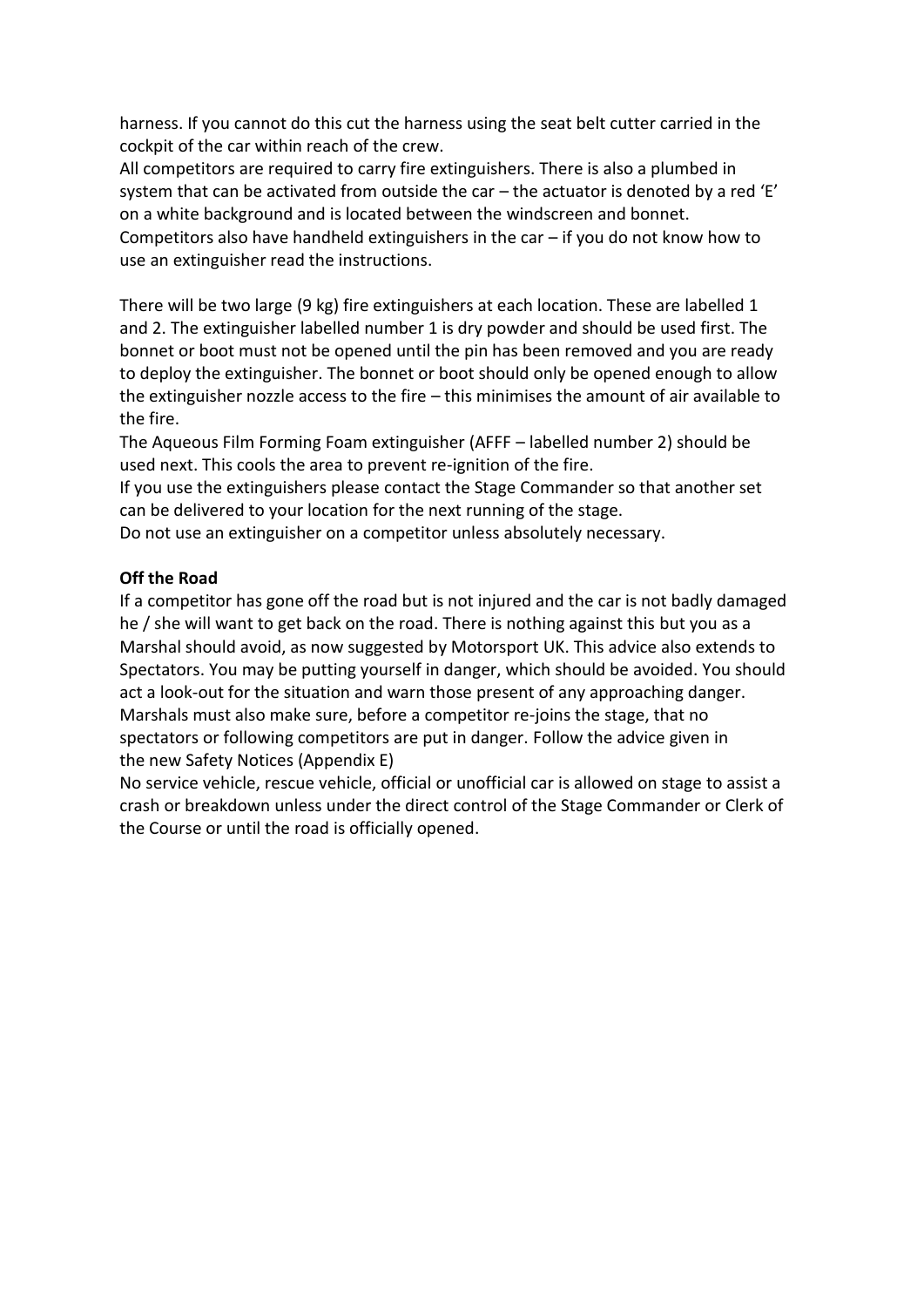# **Communication with others**

In order to communicate with the Safety Cars (especially the Safety Delegate), marshals should use the FIA specified gestures below to indicate whether you are satisfied with the safety situation at your location (All OK) or whether you have any problems (Stop I need support). The two gestures are shown below:







# **Accident – No Injury**

If a car has crashed and there is no question of injury there is no reason for the stage to be stopped.

Remember all cars must carry a warning triangle and OK board – if there are no injuries, ensure that both of these have been displayed – this is the responsibility of the competitor.

#### **MEDIA PERSONNEL**

All media personnel are required to have a Level One 2022 Yellow tabard/badge Official Media Pass (issued by Motorsport UK only) and sign a press sign-on

sheet before they go out on stages.

No other colour acceptable.

By signing this they agree to:

- 1. Obey the instructions of all Officials and Marshals and
- 2. Not stand in any 'Prohibited Area'.



Media Personnel are not permitted to stand in any Forbidden Ground or

Prohibited Areas. Marshals have the right to instruct Media Personnel to move from these areas, if they do not comply the Marshal should take note of their name and Media Pass number and report to the Stage Commander.